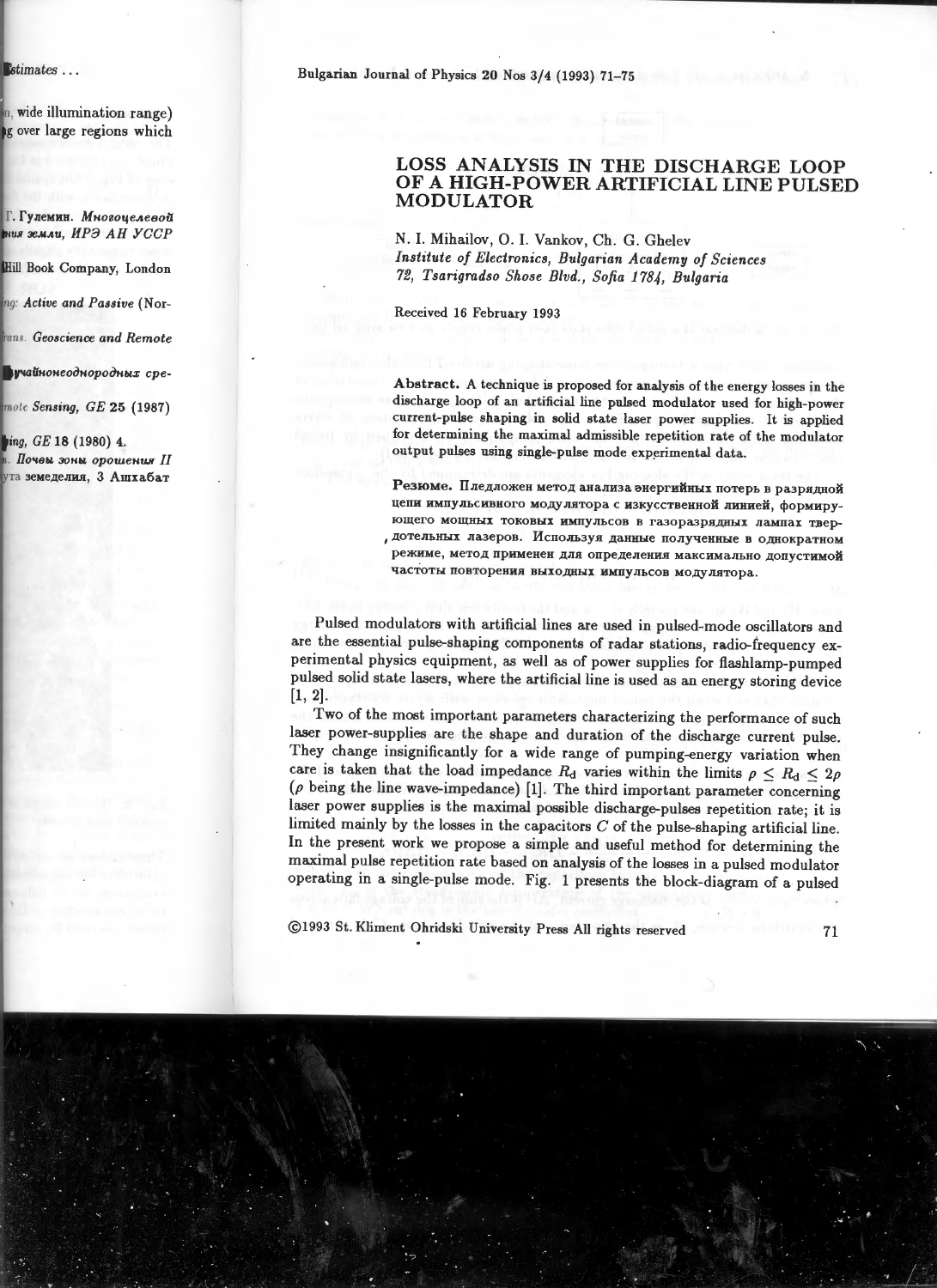



modulator employing a· homogeneous pulse-shaping artificial line; the high power current pulse generated is of square shape. The technique used for calculation of the artificial line parameters consists in considering its operation as consequtive switching of "K" -type low-pass filters; the solution is a superposition of waves travelling along the artificial line, the wave components are described by Bessel functions (the inhomogeneities in the separate sections are neglected).

The total losses in the shaping-line elements are determined by the expression:

$$
W_{\rm t} = W_{\rm c} + W_{\rm l} + W_{\rm s} = W_{\rm i} - W_{\rm f} - W_{\rm d},
$$

or

$$
W_c + W_1 = W_i - W_f - W_d - W_s \tag{1}
$$

where  $W_i$  and  $W_f$  are the initially stored and the finally remaining energy in the line, respectively;  $W_d$  is the energy dissipated on the load;  $W_c$ ,  $W_l$ ,  $W_s$  are the energy losses in the capacitors, inductances and the switching loop and the switching elements, respectively.

The losses in the capacitors are determined approximately based on experimental data obtained when the pulsed modulator operates with active resistance load with value of 0.1  $\Omega$  (0.5  $\Omega$ ): the line voltages  $U_i$  and  $U_f$  are measured before the output pulse is formed and after the processes in the line are completed, respectively.

Having neglected the influence of the impedances of the switching loop and the switching elements and devices on the discharge-current magnitude, one can rewrite (2) in explicate form

$$
W_{\rm c} + W_{\rm l} = \frac{C_{\rm l} U_{\rm i}^2}{2} - \frac{C_{\rm l} U_{\rm f}^2}{2} - I_{\rm d}^2 R_{\rm d} \tau_{\rm p} - I_{\rm d}^2 R_{\rm s} \tau_{\rm p} - I_{\rm d}^2 \Delta U \tau_{\rm p}
$$

where  $I_d = \frac{U_i}{\rho + R_d}$  is the discharge current,  $\Delta U$  is the sum of the voltage falls across the switching devices,  $R_s$  is the impedance of the switching loop,  $C_1$  is the total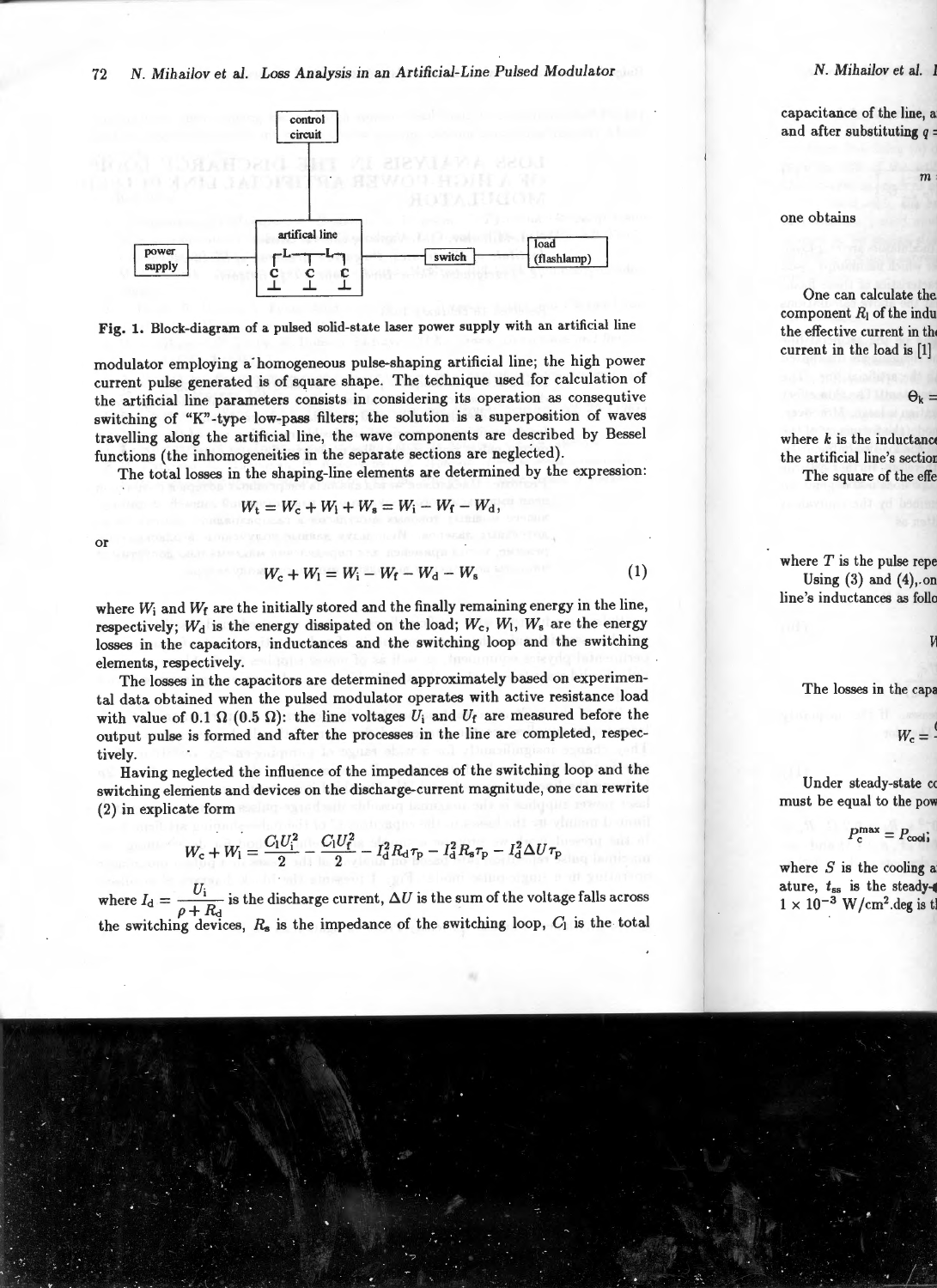capacitance of the line, and  $\tau_p$  is the pulse duration. After simple transformations and after substituting  $q = U_f/U_i$  and

$$
m = \frac{2\tau_{\rm p}[R_{\rm d}+R_{\rm s}+\Delta U/U_{\rm i}(\rho+R_{\rm d})]}{C_{\rm l}(\rho+R_{\rm d})^2}
$$

one obtains

$$
W_{\rm c} + W_1 = \frac{C_1 U_1^2}{2} (1 - q^2 - m). \tag{2}
$$

One can calculate the losses in the inductances of the artificial line if the active component  $R_1$  of the inductance of a single section of the line is known. The ratio of the effective current in the  $k$ -th section of the artificial line to the effective discharge current in the load is [1]

$$
\Theta_{\mathbf{k}} = \frac{I_{\mathbf{lk}}^{\text{eff}}}{I_{\text{d}}^{\text{eff}}} = \left[ [3.2(1 - k/n) - 0.57/n] \right]^{1/2} \tag{3}
$$

where  $k$  is the inductance order-number decreased by one, and  $n$  is the number of the artificial line's sections.

The square of the effective value of the current in the load is given by [2]:

$$
(I_{\rm d}^{\rm eff})^2 = \frac{U_{\rm i}^2 \tau_{\rm p}}{(\rho + R_{\rm d})^2 T} \tag{4}
$$

where  $T$  is the pulse repetition period.

Using  $(3)$  and  $(4)$ , one can write the total energy losses for one period in the line's inductances as follows:

$$
W_{1} = \sum_{k=0}^{n-1} W_{1k} = \frac{U_{1}^{2} R_{1} \tau_{p}}{(\rho + R_{d})^{2}} \sum_{k=0}^{n-1} \Theta_{k}^{2}.
$$
 (5)

The losses in the capacitors are then

$$
W_{\rm c} = \frac{C_1 U_1^2}{2} \left( 1 - q^2 - m \right) - \frac{U_1^2 R_1 \tau_{\rm p}}{(\rho + R_{\rm d})^2} \sum_{k=0}^{n-1} \Theta_k^2. \tag{6}
$$

Under steady-state conditions, the maximal power released in the capacitors must be equal to the power dissipated by the cooling surface [4].

$$
P_c^{\max} = P_{\text{cool}}; \qquad W_c^{\max} = W_c f_{\text{max}}; \qquad P_{\text{cool}} = S \alpha_{\text{h}} (t_{\text{ss}} - t_0) \tag{7}
$$

where S is the cooling area of the capacitors battery,  $t_0$  is the ambient temperature,  $t_{ss}$  is the steady-state temperature of the capacitors' surface, and  $\alpha_h$  =  $1 \times 10^{-3}$  W/cm<sup>2</sup>.deg is the heat-transfer coefficient.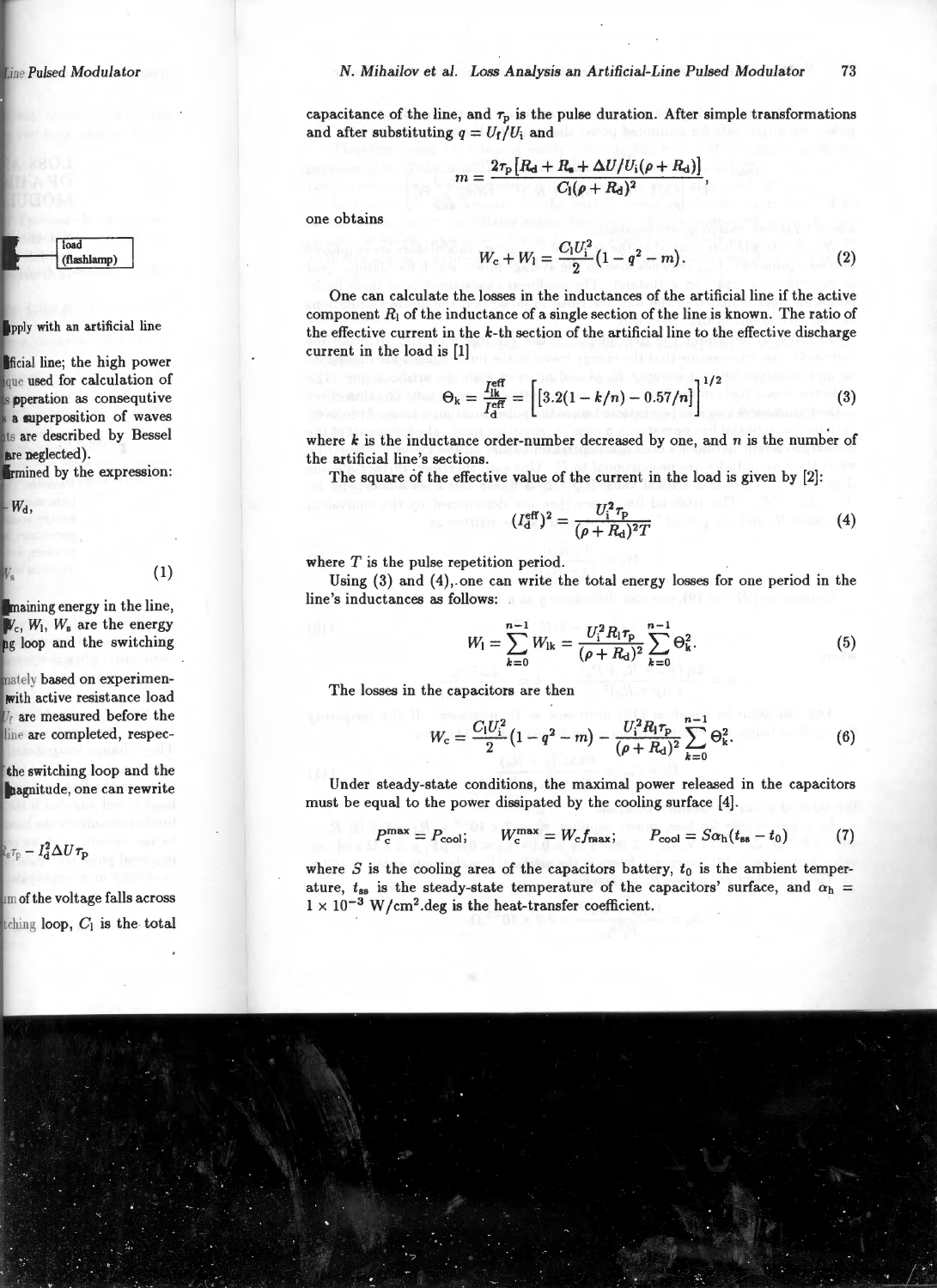## 74 *N. Mihailov et al. Loss Analysis in an Artificial-Line Pulsed Modulator*

Using (7), and bearing (5) in mind, one can determine the maximal dischargepulses repetition rate for unlimited power dissipated in the load:

$$
f_{\max} = \frac{2S(t_{\text{ss}} - t_0)(\rho + R_{\text{d}})^2 \alpha_{\text{h}}}{U_{\text{i}}^2 \left[ C_{\text{l}}(1 - q^2 - m)(\rho + R_{\text{d}})^2 - 4R_{\text{l}}\tau_{\text{p}} \sum_{k=0}^{n-1} \Theta_k^2 \right]}
$$
(8)

where all terms, except  $q$ , are constants.

We should add here that when the artificial-line pulsed modulators are employed in laser equipment,  $f_{\text{max}}$  depends also on the average power which flashlamps, used as modulatorr's load, can withstand. The nonlinear characteristics of these ftashlamps are approximated in the way described in [5) so that the above calculations can be carried out in that case, too.

In order to determine the dependence of the variable *q* on the artificial line voltage *U;,* one can assume that the energy losses in the line elements are dissipated on an equivalent active resistance  $R_e$  placed in series with the artificial line. The dielectric losses  $(tg\delta)$  in the line capacitors are practically constant. The skin effect in the inductances can also be neglected since the pulse duration is large. Moreover, because the artificial line operates in a near short-circuit mode, the frequency of the discharge-current harmonics does not depend on *U;* and on the load's nonlinearity, while their amplitudes are proportional to  $U_i$ . One can, therefore, further assume that when  $U_i$  exceeds a critical value  $U_{cr'}$ ,  $R_e$  is linear and does not depend on the value of  $U_i$ . The artificial line losses then are determined by the equivalent resistance  $R_e$  and the pulsed line current, and can be written as

$$
W_{\rm t} = \frac{U_{\rm i}^2 R_{\rm e} \tau_{\rm p}}{(\rho + R_{\rm d})^2}.
$$
 (9)

Combining (2) and (9), one can determine *q* as a function of *U;* 

$$
q = (1 - a - b/U_{\rm i})^{1/2} \tag{10}
$$

where

$$
a = \frac{2\tau_{\rm p}(R_{\rm d} + R_{\rm s} + R_{\rm e})}{C_{\rm l}(\rho + R_{\rm d})^2}; \qquad b = \frac{2\Delta U\tau_{\rm p}}{C_{\rm l}(\rho + R_{\rm d})}.
$$

The last term in equation  $(10)$  decreases as  $U_i$  increases. If the inequality  $b/U_i \leq 0.1a$  holds, the effect of  $U_i$  on  $q$  can be neglected. Then for

$$
U_{\rm i} \ge U_{\rm cr} = \frac{10\Delta U(\rho + R_{\rm d})}{(R_{\rm d} + R_{\rm s} + R_{\rm e})},\tag{11}
$$

the value of *q* can be assumed constant.

In a typical case for laser power supplies,  $\tau_p = 2 \times 10^{-3}$  s,  $R_d = 0.2 \Omega$ ,  $R_s =$  $4.6 \times 10^{-3} \Omega$ ,  $\Delta U = 25 \text{ V}$ ,  $U_i = 2000 \text{ V}$ ,  $q = 0.05$ ,  $C_l = 640 \mu \text{F}$ ,  $\rho = 1 \Omega$  and one can calculate using (2) the energy losses in the artificial line elements as  $W_t = 162$  J.

The equivalent resistance  $R_e$  is therefore

$$
R_{\rm e} = \frac{W_{\rm t}(\rho + R_{\rm d})^2}{U_{\rm i}^2 \tau_{\rm p}} = 2.9 \times 10^{-2} \ \Omega.
$$